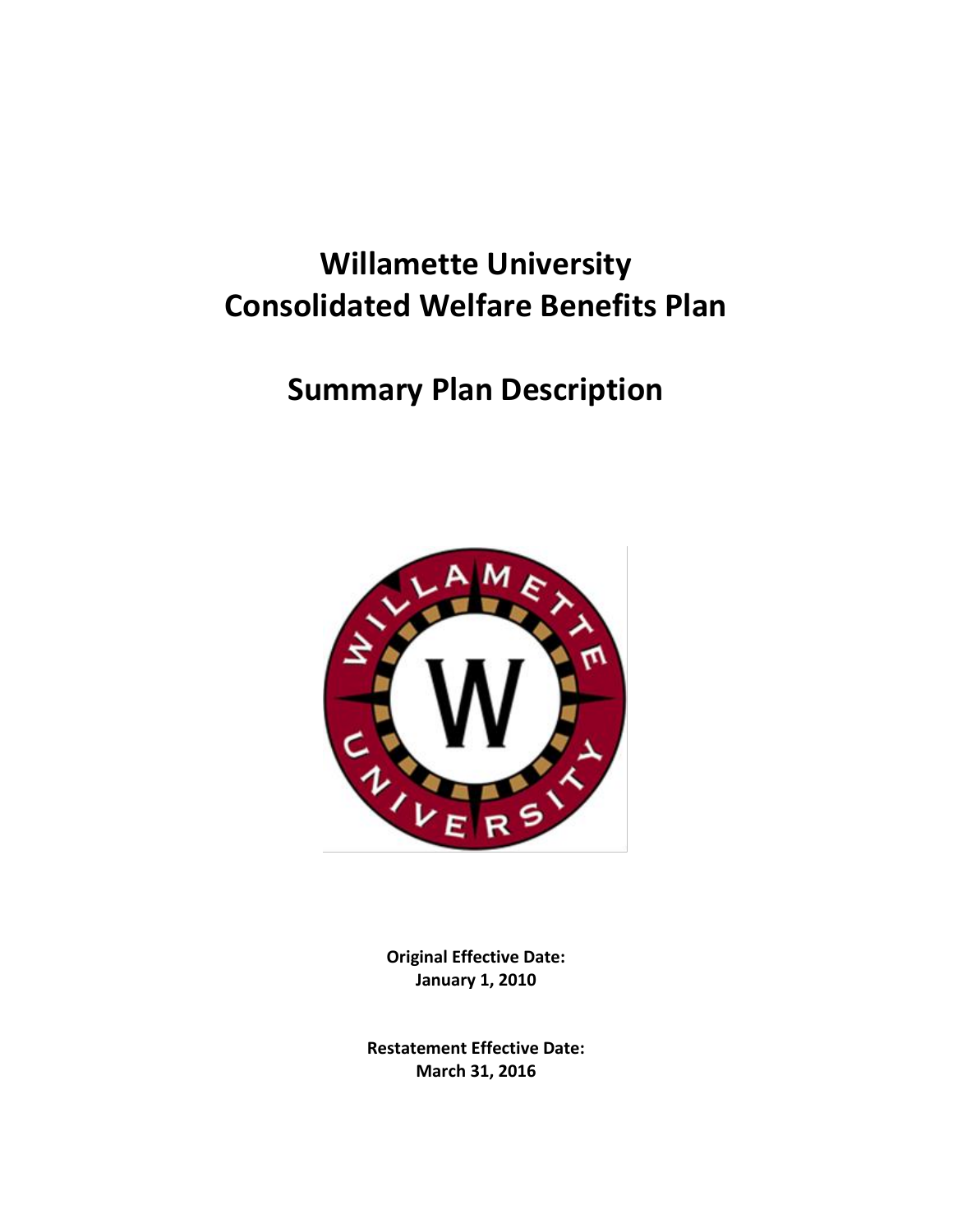# **WILLAMETTE UNIVERSITY CONSOLIDATED WELFARE BENEFITS PLAN**

# **SUMMARY PLAN DESCRIPTION TABLE OF CONTENTS**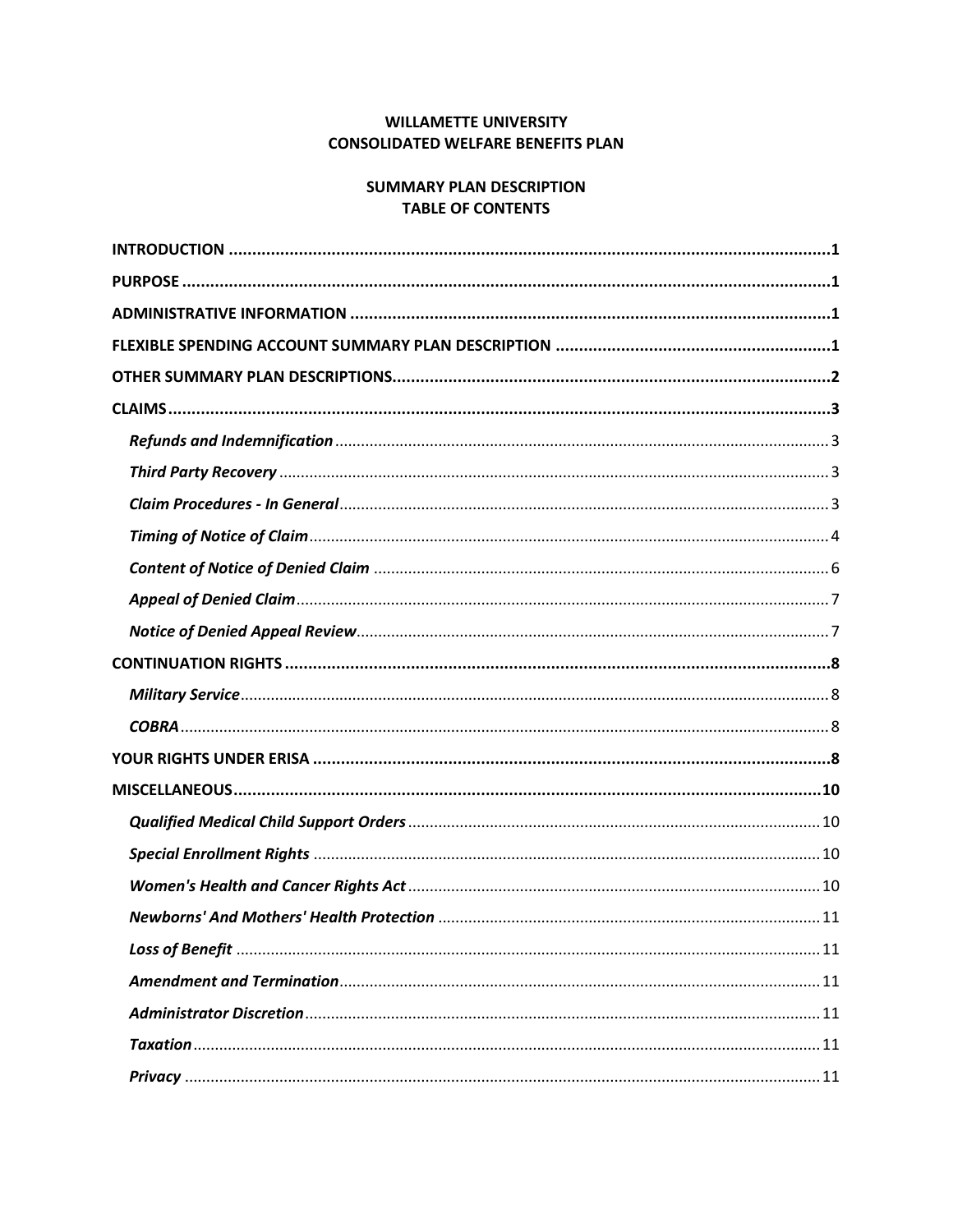# **INTRODUCTION**

<span id="page-2-0"></span>Willamette University ("Willamette") established the Willamette University Consolidated Welfare Benefits Plan (the "Plan"), effective January 1, 2010. The Plan was restated effective March 31, 2016. Although the purpose of this document is to summarize the more significant provisions of the Plan, the Plan document will prevail in the event of any inconsistency.

## **PURPOSE**

<span id="page-2-1"></span>The purpose of the Plan is to combine Willamette's welfare benefit plans into a single Plan. The following welfare benefit plans of Willamette are subject to ERISA and incorporated into the Plan:

- Willamette University Group Medical Plan
- Willamette University Group Dental Plan
- Willamette University Group Life and AD&D Plan
- Willamette University Group Long Term Disability Plan
- Willamette University Group Business Travel Insurance Plan
- Willamette University Flexible Spending Account Plan
- <span id="page-2-2"></span>• Willamette University Employee Assistance Program

## **ADMINISTRATIVE INFORMATION**

The Plan Sponsor and Plan Administrator is Willamette University, EIN 93-0386972. Its address is 900 State Street, Salem, OR 97301 and phone number is (503) 370-6300.

The Plan is a welfare benefit plan which has been designated by the Plan Administrator as plan number is 512. The Plan's designated agent for service of legal process is the Associate Vice President of Human Resources. Any legal papers should be delivered to him or her at 900 State Street, Salem, OR 97301. The Plan year ends on December 31st.

# **FLEXIBLE SPENDING ACCOUNT SUMMARY PLAN DESCRIPTION**

<span id="page-2-3"></span>If you are regularly scheduled to work at least 1,248 hours or more per year then you are eligible to participate in the Willamette University Flexible Spending Account Plan ("FSA Plan") after you have satisfied the service requirements for the Willamette University Group Medical Plan.

Benefits under the FSA Plan are purchased with pre-tax dollars as selected on an FSA Election Form provided by Willamette. The FSA Plan provides the following benefits:

 Medical Expense Reimbursement Account – This benefit permits you to pay certain uninsured and unreimbursed medical, dental, and vision expenses through the FSA Plan. A "Medical Expense Reimbursement Account" is set up for each employee choosing this benefit from which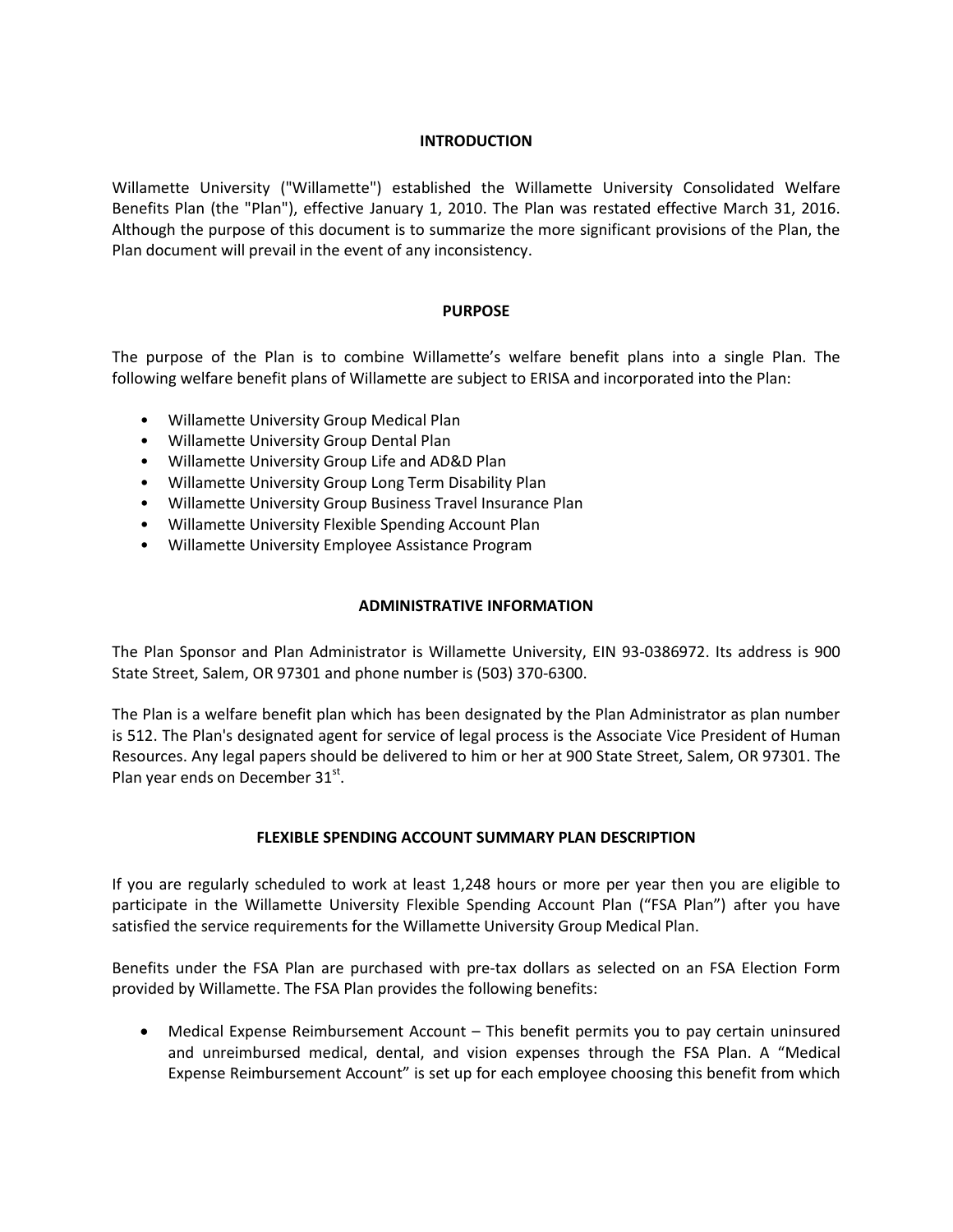eligible expenses are reimbursed. Reimbursements are limited to \$2,550 per year in 2016 (this limit may be adjusted in the future pursuant to IRS regulations).

- Dependent Care Reimbursement Account This benefit enables you to pay certain expenses incurred for the care of an eligible dependent. A "Dependent Care Reimbursement Account" is set up for each employee choosing this benefit and eligible expenses are reimbursed as incurred. Reimbursements are limited to \$5,000 per year in 2016 (and future years until otherwise indicated on the FSA Election Form).
- Mass Transit Reimbursement Account This benefit enables you to pay certain mass transit expenses through the Flexible Spending Account Plan. A "Mass Transit Reimbursement Account" is set up for each employee choosing this benefit and eligible expenses are reimbursed as incurred. Reimbursements are limited to \$230 per month in 2016 (and future years until otherwise indicated on the FSA Election Form).

In order to take advantage of the FSA Plan, several requirements must be satisfied. The requirements are:

- 1. In order to participate in the Flexible Spending Account Plan, you must complete an FSA Election Form prior to the date you first become eligible for the Plan or prior to the first day of the Plan Year.
- 2. Once the plan year or participation has begun you change your FSA Plan election for any reason other than a change in family status or other events specified in government regulations. Status change events include change in legal marital status, a change in number of dependents, or a change in employment status.
- 3. Any money placed in a reimbursement account becomes the employer's money and is paid to a participant only to reimburse eligible expenses. ANY AMOUNTS LEFT IN YOUR REIMBURSEMENT ACCOUNTS AT THE END OF THE PLAN YEAR AFTER ALL ELIGIBLE CLAIMS HAVE BEEN PROCESSED WILL BE FORFEITED.

# **OTHER SUMMARY PLAN DESCRIPTIONS**

<span id="page-3-0"></span>In the separate Summary Plan Descriptions and/or other plan-related documents, you will find information about fully-insured component welfare benefit plans. You are eligible to participate in this Plan on the date you are eligible to participate in one of the component welfare benefit plans. Your coverage under the Plan will terminate at the end of the month you terminate employment or cease to be an eligible employee under any of the component welfare benefit plans.

All benefits of this Plan are provided by the component welfare benefit plans. This Summary Plan Description incorporates the terms of the other Summary Plan Descriptions for each of the component welfare benefit plans.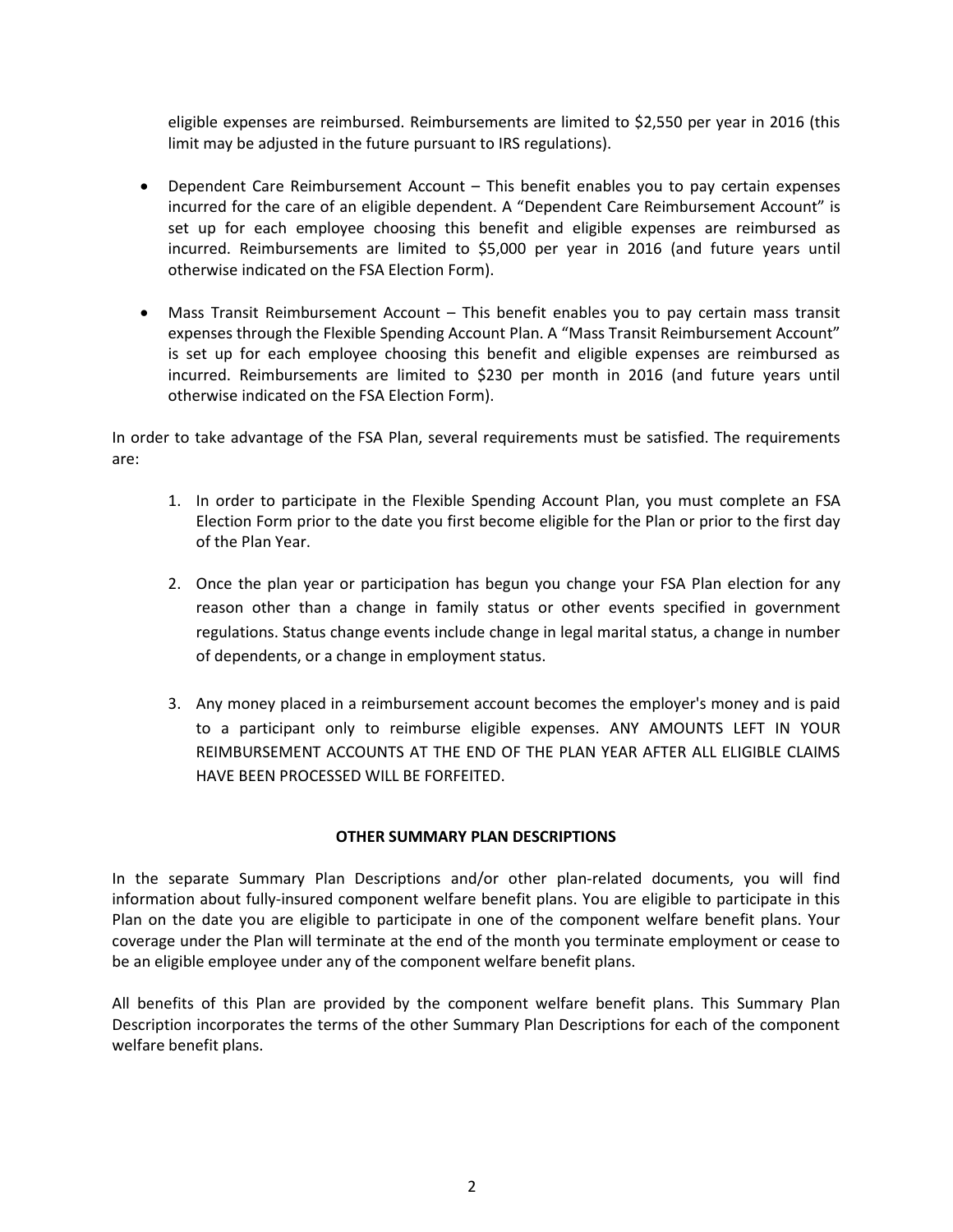## **CLAIMS**

# <span id="page-4-1"></span><span id="page-4-0"></span>*Refunds and Indemnification*

You must immediately repay any excess payments or reimbursements. You must reimburse Willamette for any liability Willamette may incur for making such payments, including but not limited to, failure to withhold or pay payroll or withholding taxes from such payments or reimbursements. If you fail to timely repay an excess amount and/or make adequate indemnification, the Plan Administrator may: (i) to the extent permitted by applicable law, offset your salary or wages, and/or (ii) offset other benefits payable under this Plan.

## <span id="page-4-2"></span>*Third Party Recovery*

If you are paid benefits from another welfare benefit plan the Plan may be entitled to reimbursement. In particular, the plan may be entitled to reimbursement for benefits which are related to medical expenses that are also payable under Workers' Compensation, any statute, any uninsured or underinsured motorist program, any no fault or school insurance program, any other insurance policy or any other plan of benefits, or when related medical expenses that arise through an act or omission of another person are paid by a third party, whether through legal action, settlement or for any other reason.

By participating in the Plan you and your covered dependents consent and agree that a constructive trust, lien or an equitable lien by agreement in favor of the Plan exists with regard to any settlement or recovery from a third person or party. In accordance, you and your covered dependents agree to cooperate with the Plan in reimbursing it for Plan costs and expenses. If you or your covered dependents have any reason to believe that the Plan may be entitled to recovery from any third party, you must notify the Plan. And, at that time, you (and your attorney, if applicable) must sign a subrogation/reimbursement agreement that confirms the prior acceptance of the Plan's subrogation rights and the Plan's right to be reimbursed for expenses arising from circumstances that entitle the Participant or covered dependent to any payment, amount or recovery from a third party.

You and your covered dependent consent and agree that you will not assign your rights to settlement or recovery against a third person or party to any other party, including your attorneys, without the Plan's consent. As such, the Plan's reimbursement will not be reduced by attorneys' fees and expenses without express written authorization from the Plan.

# <span id="page-4-3"></span>*Claim Procedures - In General*

This section applies for any claim for benefits under a welfare benefit plan that is covered by ERISA unless the welfare benefit plan has a claims procedure that is compliant with ERISA section 503. If the welfare benefit plan has a claims procedure that is compliant with ERISA section 503, the claims procedure of the welfare benefit plan will apply. In general, this means that if the claims procedure of the welfare benefit plan has timeframes and procedures that are at least as favorable to you or more favorable than the deadlines provided below, the claims procedure of the welfare benefit plan will apply. In the case of a group health plan, any procedures for obtaining prior approval as a prerequisite for obtaining a benefit, such as preauthorization procedures or utilization review procedures are described in the relevant SPD for that plan and incorporated herein.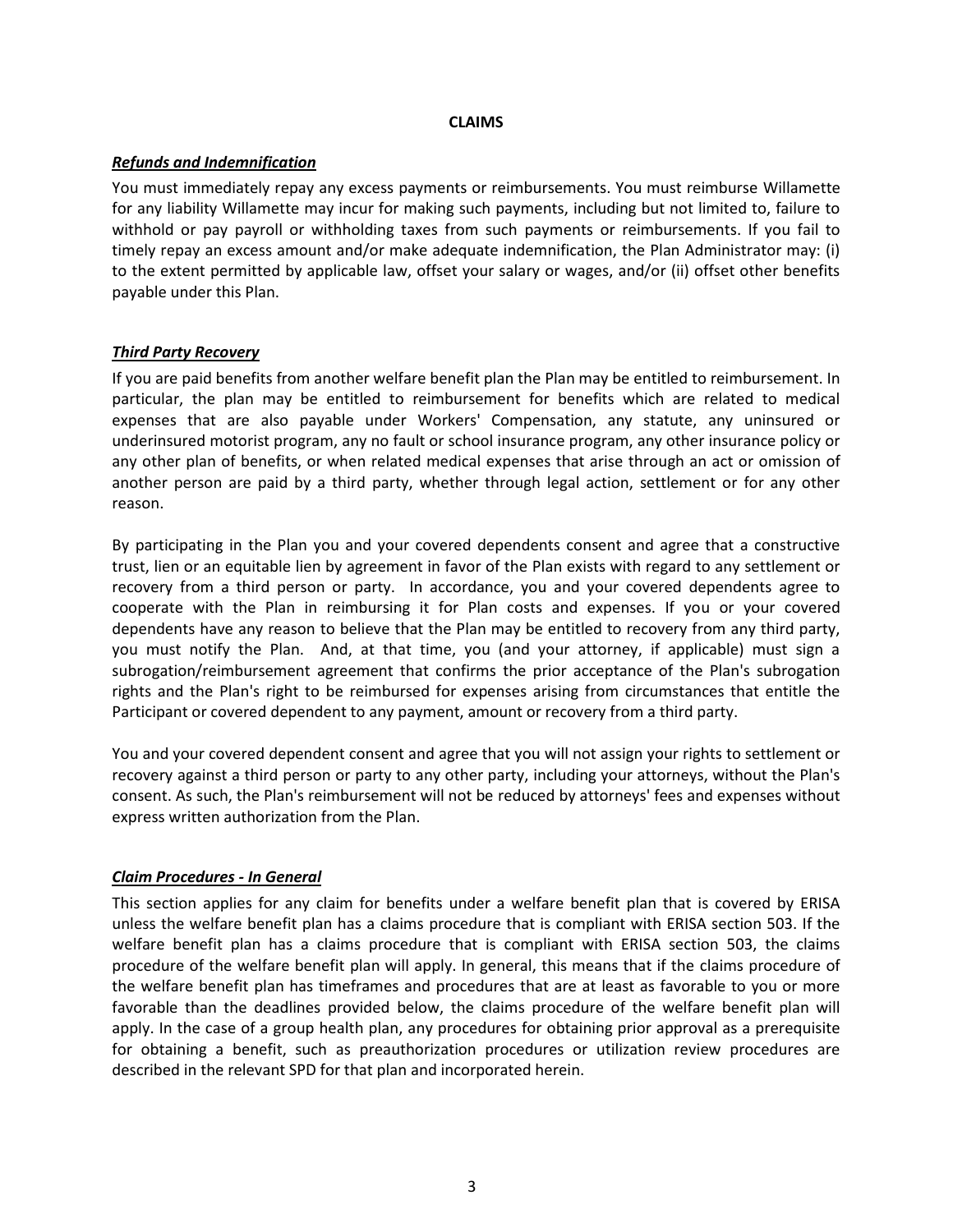You or any other person entitled to benefits from the welfare benefit plan (a "Claimant") may apply for such benefits by completing and filing a claim with the applicable welfare benefit plan provider in accordance with the provider's claim filing guidelines. In general, claims must be filed in writing (except urgent care claims, which may be made orally) with the applicable welfare benefit plan provider. Any claim that does not relate to a specific benefit under the plan (for example, a general eligibility claim or a dispute involving a mid-year election change) must be filed with the welfare benefit plan's plan administrator. Any claim must include all information and evidence that the welfare benefit plan provider or plan administrator (the "Claim Reviewer") deems necessary to properly evaluate the merit of and to make any necessary determinations on a claim for benefits. If a claim is received, but there is not enough information to process the claim, you will be given an opportunity to provide the missing information.

A request for prior approval of a benefit or service where prior approval is not required under the Plan is not a "claim" under these rules. Similarly, a casual inquiry about benefits or the circumstances under which benefits might be paid under the Plan is not a "claim" under these rules, unless it is determined that your inquiry is an attempt to file a claim.

If you want to bring a claim for benefits under the Plan, you may designate an authorized representative to act on your behalf so long as you provide written notice of such designation to the applicable provider identifying such authorized representative. In the case of a claim for medical benefits involving urgent care, a health care professional who has knowledge of your medical condition may act as your authorized representative with or without prior notice.

# <span id="page-5-0"></span>*Timing of Notice of Claim*

The Claim Reviewer will notify the Claimant of any benefit determination within a reasonable period of time but not later than the timeframe specified below depending on the type of claim.

# *Group Health Plan Claims*

Group health plan claims may involve urgent care, concurrent care claims, pre-service care claims or post-service claims. Each has different time-frames that may apply and is described below.

Urgent Care. The Claim Reviewer will notify the Claimant of the benefit determination (whether adverse or not) as soon as possible, taking into account the medical exigencies, but not later than 72 hours after receipt of the claim by the plan, unless the Claimant fails to provide sufficient information to determine whether, or to what extent, benefits are covered or payable. In the case of such a failure, the Claim Reviewer will notify the Claimant as soon as possible, but not later than 72 hours after receipt of the claim, of the specific information necessary to complete the claim. The Claimant will be afforded a reasonable amount of time, taking into account the circumstances, but not less than 48 hours, to provide the specified information. The Claim Reviewer will notify the Claimant of the determination as soon as possible, but in no case later than 48 hours after the earlier of (A) the plan's receipt of the specified information, or (B) the end of the period afforded the Claimant to provide the specified additional information.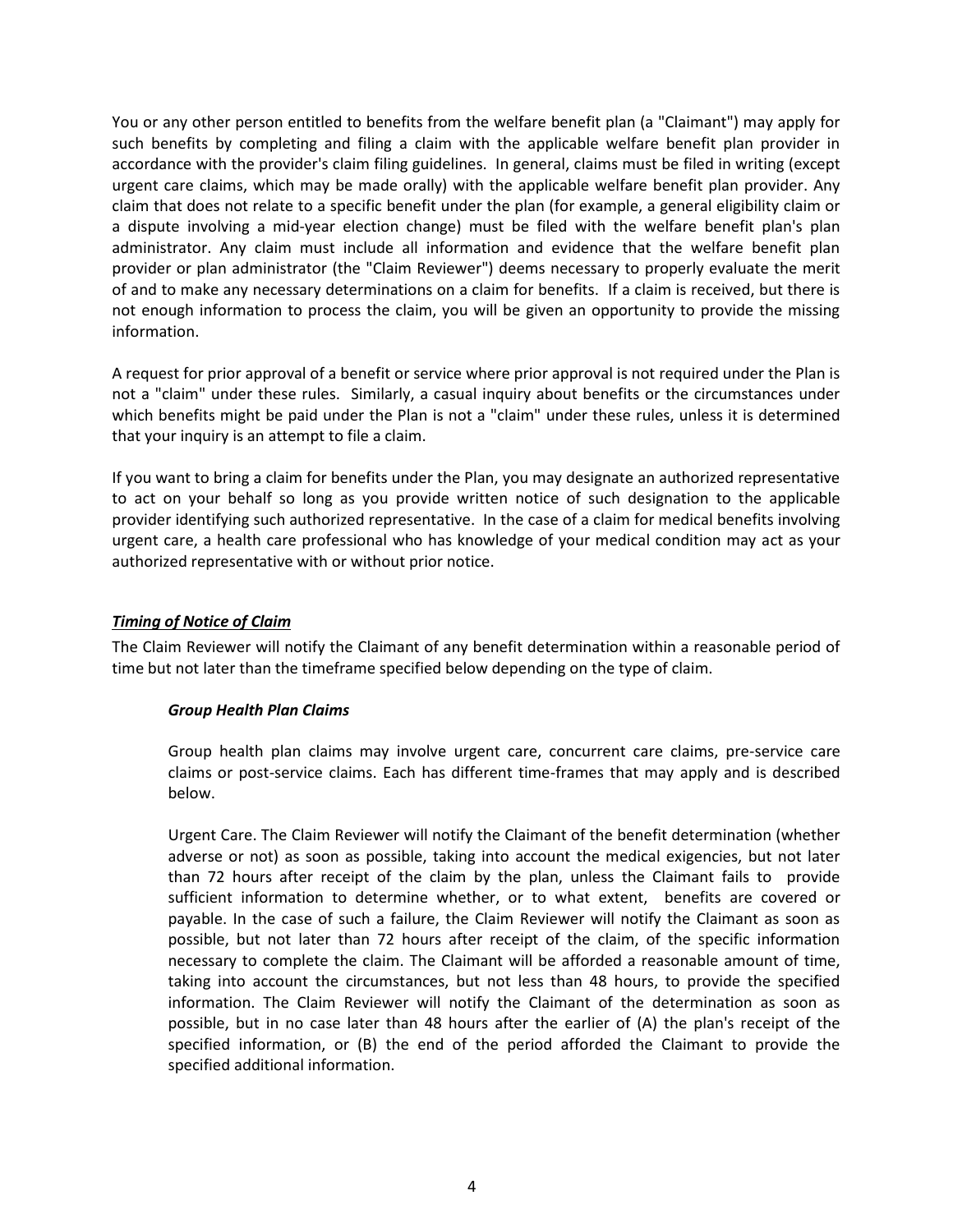Concurrent care (a group health plan has approved an ongoing course of treatment to be provided over a period of time or number of treatments). The welfare benefit plan will notify a Claimant of any reduction or termination of a course of treatment (other than by plan amendment or termination) before the end of such period of time or number of treatments at a time sufficiently in advance of the reduction or termination to allow the Claimant to appeal and obtain a determination on review of that adverse benefit determination before the benefit is reduced or terminated. Any request by a Claimant to extend the course of treatment beyond the period of time or number of treatments that is a claim involving urgent care that will be decided as soon as possible, taking into account the medical exigencies, and the Claim Reviewer will notify the Claimant of the benefit determination, whether adverse or not, within 72 hours after receipt of the claim by the plan, provided that any such claim is made to the plan at least 24 hours prior to the expiration of the prescribed period of time or number of treatments.

Pre-service claims. The Claim Reviewer will notify the Claimant of the plan's benefit determination (whether adverse or not) within a reasonable period of time appropriate to the medical circumstances, but not later than 15 days after receipt of the claim by the plan. This period may be extended one time by the plan for up to 15 days, provided that the Claim Reviewer both determines that such an extension is necessary due to matters beyond the control of the plan and notifies the Claimant, prior to the expiration of the initial 15-day period, of the circumstances requiring the extension of time and the date by which the Claim Reviewer expects to render a decision. If such an extension is necessary due to a failure of the Claimant to submit the information necessary to decide the claim, the notice of extension will specifically describe the required information, and the Claimant will be afforded at least 45 days from receipt of the notice within which to provide the specified information.

Post-service claims. The Claim Reviewer will notify the Claimant, of an adverse benefit determination within a reasonable period of time, but not later than 30 days after receipt of the claim. This period may be extended one time by the plan for up to 15 days, provided that the Claim Reviewer both determines that such an extension is necessary due to matters beyond the control of the plan and notifies the Claimant, prior to the expiration of the initial 30-day period, of the circumstances requiring the extension of time and the date by which the plan expects to render a decision. If such an extension is necessary due to a failure of the Claimant to submit the information necessary to decide the claim, the notice of extension will specifically describe the required information, and the Claimant will be afforded at least 45 days from receipt of the notice within which to provide the specified information.

## *Disability Claims*

In the case of a claim for disability benefits, the Claim Reviewer will notify the Claimant, of the plan's adverse benefit determination within a reasonable period of time, but not later than 45 days after receipt of the claim by the plan. This period may be extended by the plan for up to 30 days, provided that the Claim Reviewer both determines that such an extension is necessary due to matters beyond the control of the plan and notifies the Claimant, prior to the expiration of the initial 45-day period, of the circumstances requiring the extension of time and the date by which the plan expects to render a decision. If, prior to the end of the first 30-day extension period, the administrator determines that, due to matters beyond the control of the plan, a decision cannot be rendered within that extension period, the period for making the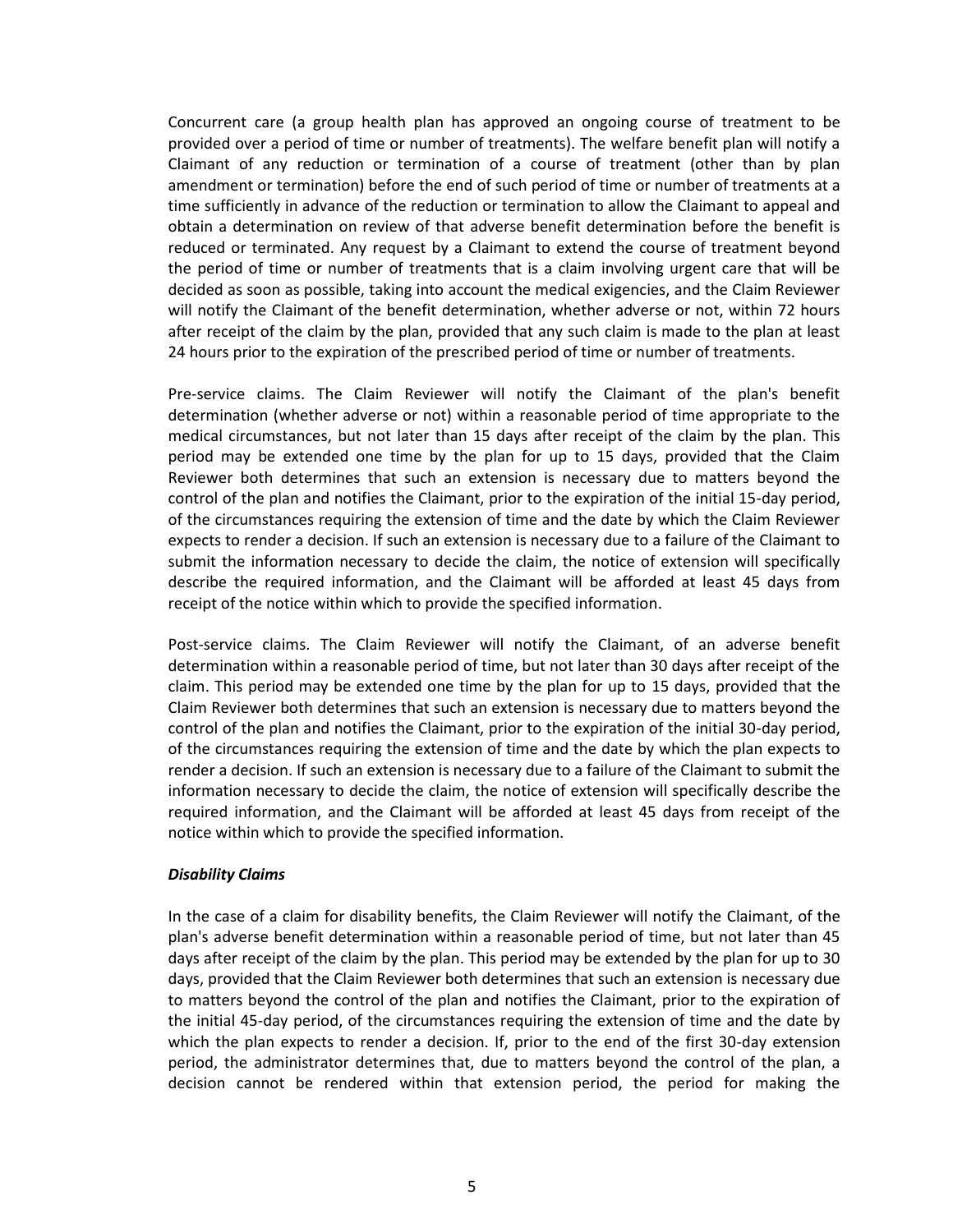determination may be extended for up to an additional 30 days, provided that the Claim Reviewer notifies the Claimant, prior to the expiration of the first 30-day extension period, of the circumstances requiring the extension and the date as of which the plan expects to render a decision. The notice of extension will specifically explain the standards on which entitlement to a benefit is based, the unresolved issues that prevent a decision on the claim, and the additional information needed to resolve those issues, and the Claimant will be afforded at least 45 days within which to provide the specified information.

## *Other Claims*

The Claim Reviewer will notify the Claimant of any adverse benefit determination within a reasonable period of time, but not later than 90 days after receipt of the claim. This period may be extended one time by the Plan for up to 90 days, provided that the Claim Reviewer both determines that such an extension is necessary due to matters beyond the control of the Plan and notifies the Claimant, prior to the expiration of the initial review period, of the circumstances requiring the extension of time and the date by which the Plan expects to render a decision.

# <span id="page-7-0"></span>*Content of Notice of Denied Claim*

If a claim is wholly or partially denied, the Claim Reviewer will provide the Claimant with a notice identifying (1) the reason or reasons for such denial, (2) the pertinent Plan provisions on which the denial is based, (3) any material or information needed to grant the claim and an explanation of why the additional information is necessary, (4) an explanation of the steps that the Claimant must take if he wishes to appeal the denial including a statement that the Claimant may bring a civil action under ERISA.

In addition to the above information, if it is a group health plan or a plan providing disability benefits, the following information must be included with the notice described above:

(A) If an internal rule, guideline, protocol, or other similar criterion was relied upon in making the adverse determination, either the specific rule, guideline, protocol, or other similar criterion; or a statement that such a rule, guideline, protocol, or other similar criterion was relied upon in making the adverse determination and that a copy of such rule, guideline, protocol, or other criterion will be provided free of charge to the Claimant upon request; or

(B) if the adverse benefit determination is based on a medical necessity or experimental treatment or similar exclusion or limit, either an explanation of the scientific or clinical judgment for the determination, applying the terms of the Plan to the Claimant's medical circumstances, or a statement that such explanation will be provided free of charge upon request.

In addition, in the case of an adverse benefit determination by a group health plan concerning a claim involving urgent care, a description of the expedited review process applicable to such claims must be included with the notice described above and may be provided to the Claimant orally within the time frame described above, provided that a written or electronic notification is furnished to the Claimant not later than 3 days after the oral notification.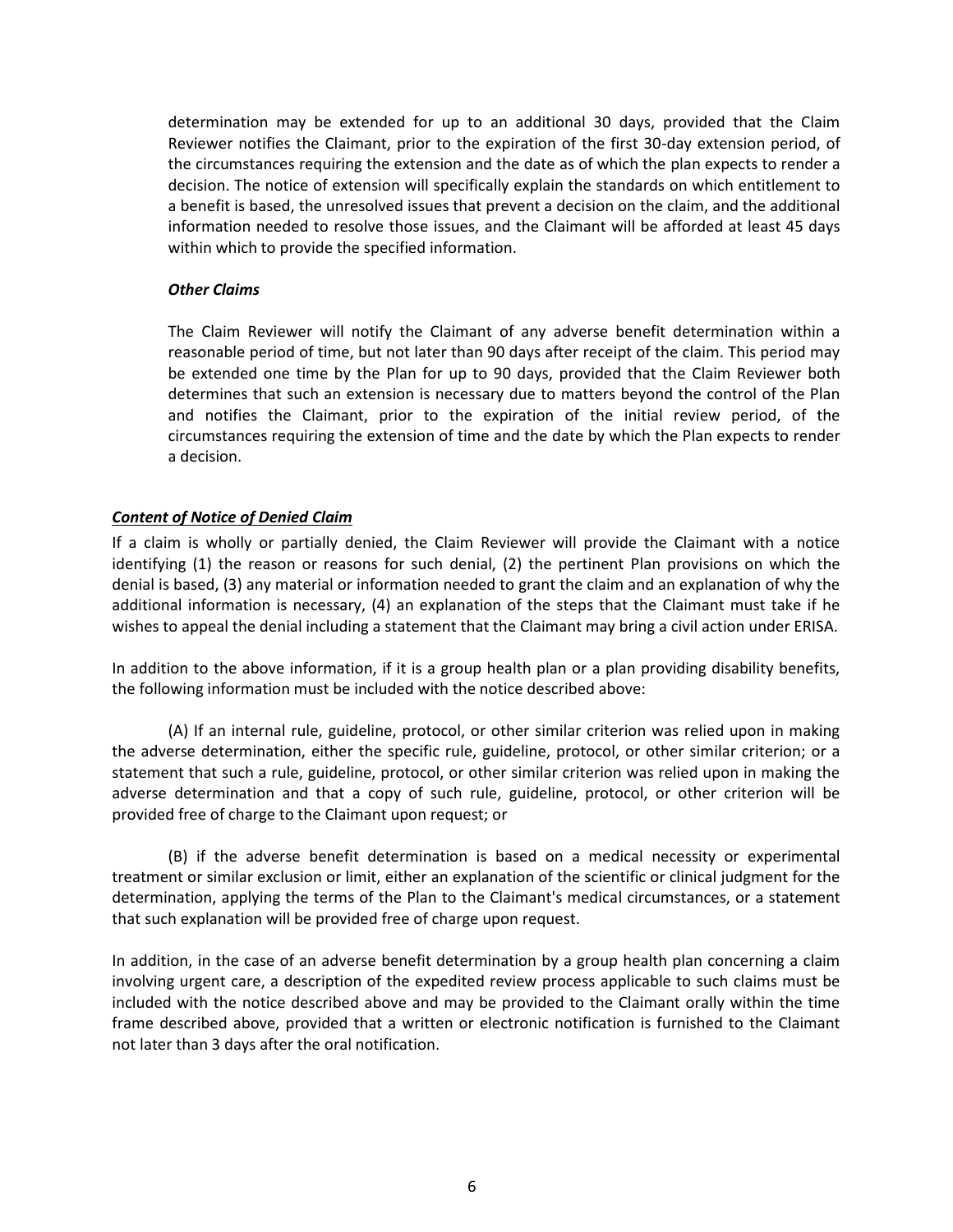# <span id="page-8-0"></span>*Appeal of Denied Claim*

If a Claimant wishes to appeal the denial of a claim, he must file an appeal with the Claim Reviewer on or before the 180th day (or the 60th day in the case of a claim other than a group health plan benefit or a disability benefit) after he receives the Claim Reviewer's notice that the claim has been wholly or partially denied. The appeal will identify both the grounds and specific Plan provisions upon which the appeal is based. The Claimant will be provided, upon request and free of charge, documents and other information relevant to his claim. An appeal may also include any comments, statements or documents that the Claimant may desire to provide. The Claim Reviewer will consider the merits of the Claimant's presentations, the merits of any facts or evidence in support of the denial of benefits, and such other facts and circumstances as the Claim Reviewer may deem relevant. The Claimant will lose the right to appeal if the appeal is not timely made.

In considering the appeal of a group health plan benefit or a disability benefit, the Claim Reviewer will:

(1) Provide for a review that does not afford deference to the initial adverse benefit determination and that is conducted by an appropriate named fiduciary of the Plan who is neither the individual who made the adverse benefit determination that is the subject of the appeal, nor the subordinate of such individual;

(2) Provide that, in deciding an appeal of any adverse benefit determination that is based in whole or in part on a medical judgment, including determinations with regard to whether a particular treatment, drug, or other item is experimental, investigational, or not medically necessary or appropriate, the appropriate named fiduciary will consult with a health care professional who has appropriate training and experience in the field of medicine involved in the medical judgment;

(3) Provide for the identification of medical or vocational experts whose advice was obtained on behalf of the Plan in connection with a Claimant's adverse benefit determination, without regard to whether the advice was relied upon in making the benefit determination; and

(4) Provide that the health care professional engaged for purposes of a consultation under Subsection (2) will be an individual who is neither an individual who was consulted in connection with the adverse benefit determination that is the subject of the appeal, nor the subordinate of any such individual.

(5) In addition, in the case of a claim involving urgent care, provide for an expedited review process pursuant to which (A) a request for an expedited appeal of an adverse benefit determination may be submitted orally or in writing by the Claimant; and (B) all necessary information, including the plan's benefit determination on review, will be transmitted between the plan and the Claimant by telephone, facsimile, or other available similarly expeditious method.

# <span id="page-8-1"></span>*Notice of Denied Appeal Review*

Except as provided below for group health urgent care, pre-service and post-service claims, the Claim Reviewer will notify the Claimant of the Plan's benefit determination on review within 60 days after receipt by the Plan of the Claimant's request for review of an adverse benefit determination (45 days in the case of a claim involving disability benefits). If the Claim Reviewer determines that an extension of time for processing is required, written notice of the extension will be furnished to the Claimant prior to the termination of the initial 60-day period (45 days in the case of a claim involving disability benefits).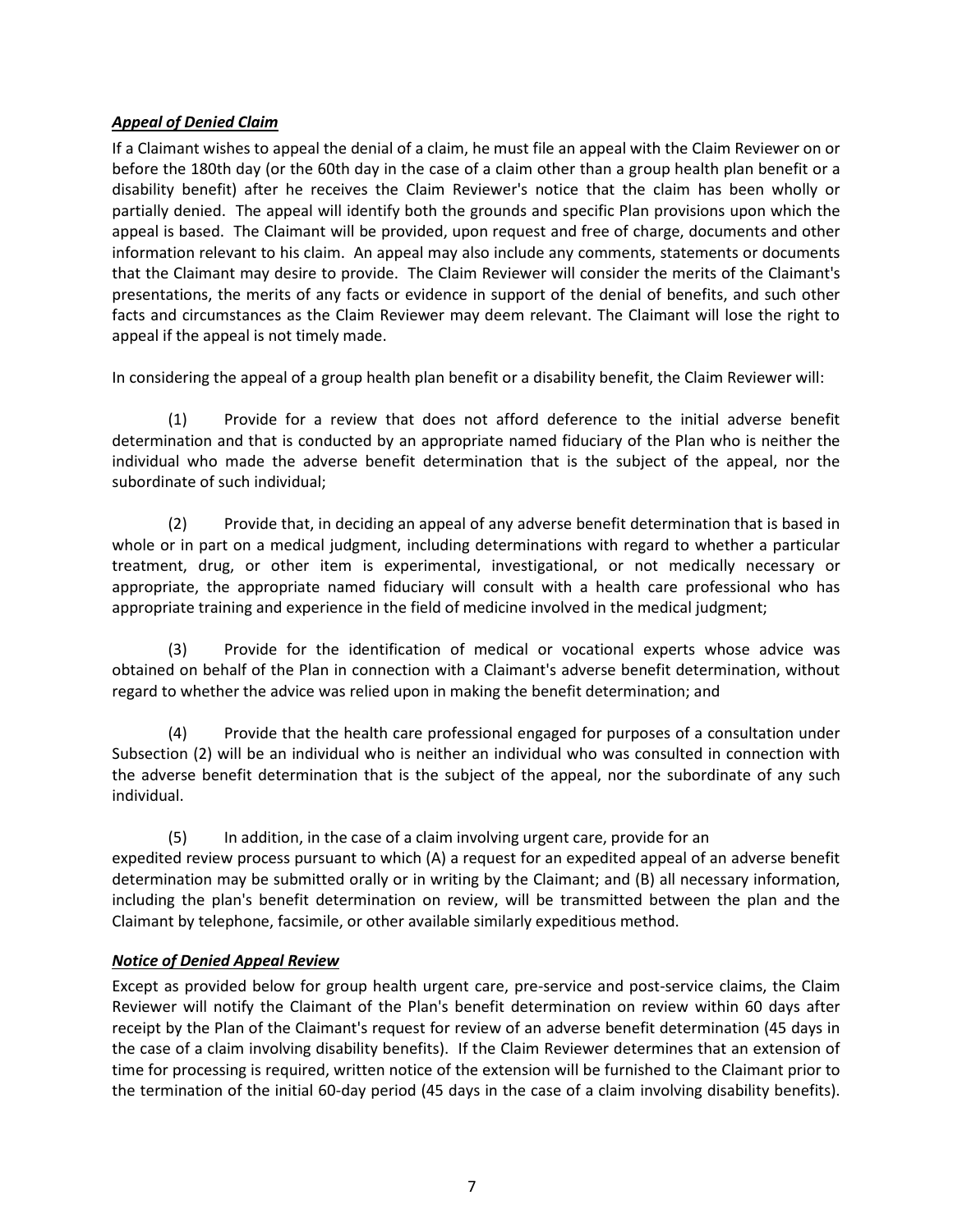In no event will such extension exceed a period of 60 days from the end of the initial period (45 days in the case of a claim involving disability benefits). The extension notice will indicate the special circumstances requiring an extension of time and the date by which the plan expects to render the determination on review.

Urgent care claims. In the case of a claim involving urgent care, the Claim Reviewer will notify the Claimant of the plan's benefit determination on review as soon as possible, taking into account the medical exigencies, but not later than 72 hours after receipt of the Claimant's request for review of an adverse benefit determination by the plan.

Pre-service claims. In the case of a pre-service claim, the Claim Reviewer will notify the Claimant, of the plan's benefit determination on review within a reasonable period of time appropriate to the medical circumstances. Such notification will be provided not later than 30 days after receipt by the plan of the Claimant's request for review of an adverse benefit determination.

Post-service claims. The Claim Reviewer will notify the Claimant of the plan's benefit determination on review within a reasonable period of time. Such notification will be provided not later than 60 days after receipt by the plan of the Claimant's request for review of an adverse benefit determination.

# **CONTINUATION RIGHTS**

## <span id="page-9-1"></span><span id="page-9-0"></span>*Military Service*

If you serve in the United States Armed Forces and must miss work as a result of such service, you may be eligible to continue to receive benefits with respect to any qualified military service.

## <span id="page-9-2"></span>*COBRA*

Under Federal law, you, your spouse, and your dependents may be entitled to COBRA continuation coverage in certain circumstances. Please see the "COBRA NOTICE" that is attached to the end of this Summary Plan Description for important information about your right to COBRA continuation coverage, which is a temporary extension of coverage under the Plan. The COBRA NOTICE generally explains COBRA continuation coverage and when it may become available to you. The Plan Administrator will inform you of these rights, if any, when you terminate employment.

# **YOUR RIGHTS UNDER ERISA**

<span id="page-9-3"></span>As a Participant, you are entitled to certain rights and protections under the Employee Retirement Income Security Act of 1974 (ERISA). This federal law provides that you have the right to:

Examine, without charge, at the Plan Administrator's office and at other specified locations, such as worksites and union halls, all documents governing the Plan, including insurance contracts and collective bargaining agreements, and a copy of the latest annual report (Form 5500 Series) filed by the Plan with the U.S. Department of Labor and available at the Public Disclosure Room of the Employee Benefits Security Administration.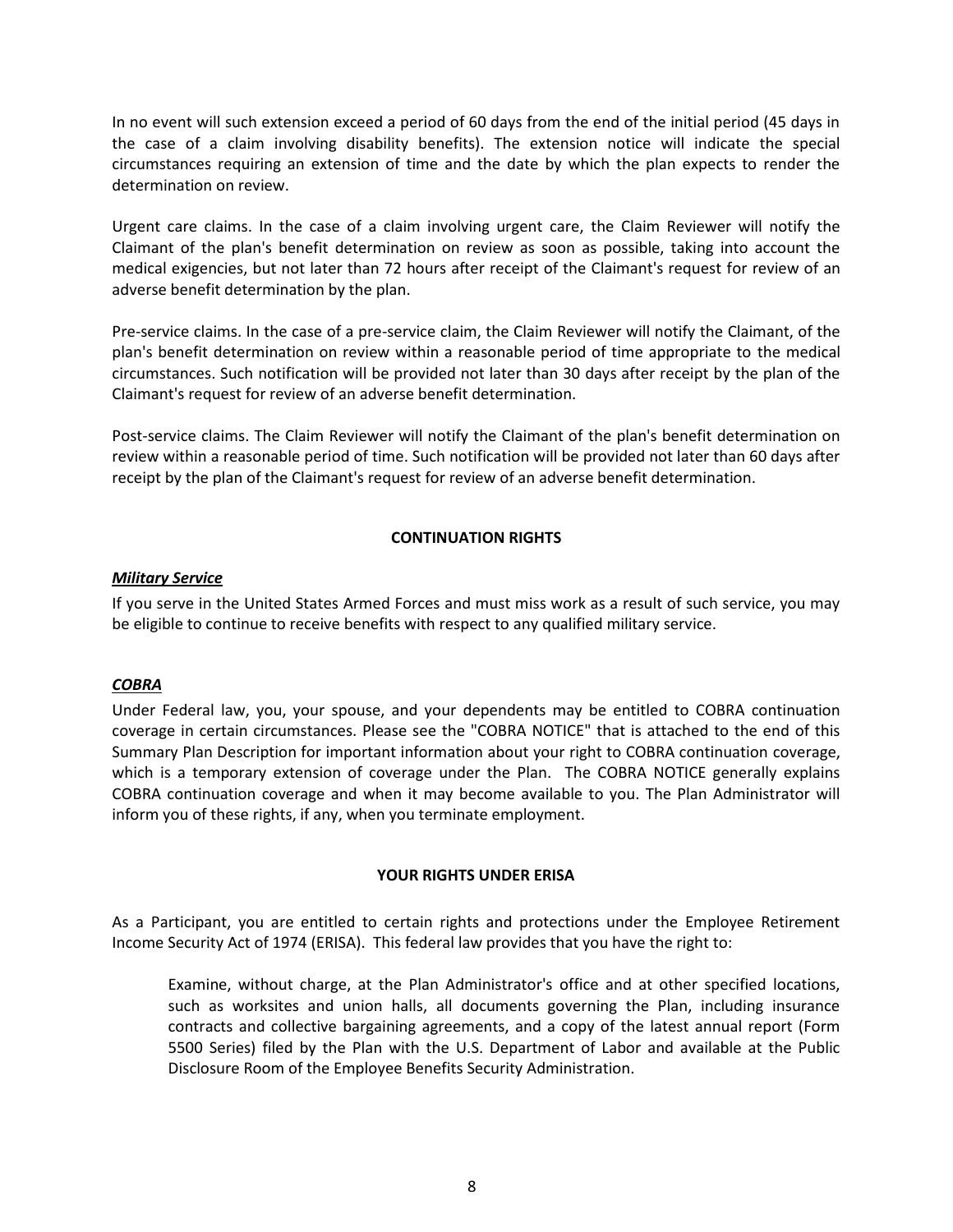Obtain, upon written request to the Plan Administrator, copies of documents governing the operation of the Plan, including insurance contracts and collective bargaining agreements, and copies of the latest annual report (Form 5500 Series) and updated summary plan description. The Plan Administrator may make a reasonable charge for the copies.

Receive a summary of the Plan's annual financial report. The Plan Administrator is required by law to furnish each Participant with a copy of this summary annual report.

Continue health care coverage for yourself, spouse or dependents if there is a loss of coverage under the plan as a result of a qualifying event. You or your dependents may have to pay for such coverage. Review this Summary Plan Description and the documents governing the plan on the rules governing your COBRA continuation coverage rights.

Reduction or elimination of exclusionary periods of coverage for preexisting conditions under your group health plan, if you have creditable coverage from another plan. You should be provided a certificate of creditable coverage, free of charge, from your group health plan or health insurance issuer when you lose coverage under the plan, when you become entitled to elect COBRA continuation coverage, when your COBRA continuation coverage ceases, if you request it before losing coverage, or if you request it up to 24 months after losing coverage. Without evidence of creditable coverage, you may be subject to a preexisting condition exclusion for 12 months (18 months for late enrollees) after your enrollment date in your coverage. (Certificates of creditable coverage are no longer required after December 31, 2014.)

In addition, ERISA imposes duties upon the people who are responsible for the operation of the Plan. The people who operate the Plan, called "fiduciaries" of the Plan, have a duty to do so prudently and in the interest of you and other Participants and beneficiaries. No one, including your employer, your union, or any other person, may fire you or otherwise discriminate against you in any way to prevent you from obtaining your benefits or exercising your rights under ERISA.

If your claim for a benefit is denied or ignored, in whole or in part, you have a right to know why this was done, to obtain copies of documents relating to the decision without charge, and to appeal any denial, all within certain time schedules. Under ERISA, there are steps you can take to enforce the above rights. For instance, if you request a copy of Plan documents or the latest annual report from the Plan and do not receive them within 30 days, you may file suit in a Federal court. In such a case, the court may require the Plan Administrator to provide the materials and pay you up to \$110 a day until you receive the materials, unless the materials were not sent because of reasons beyond the control of the Plan Administrator.

If you have a claim for benefits which is denied or ignored, in whole or in part, you may file suit in a state or Federal court. In addition, if you disagree with the Plan's decision or lack thereof concerning the qualified status of a medical child support order, you may file suit in Federal court. If it should happen that Plan fiduciaries misuse the Plan's money, or if you are discriminated against for asserting your rights, you may seek assistance from the U.S. Department of Labor, or you may file suit in a Federal court. The court will decide who should pay court costs and legal fees. If you are successful the court may order the person you have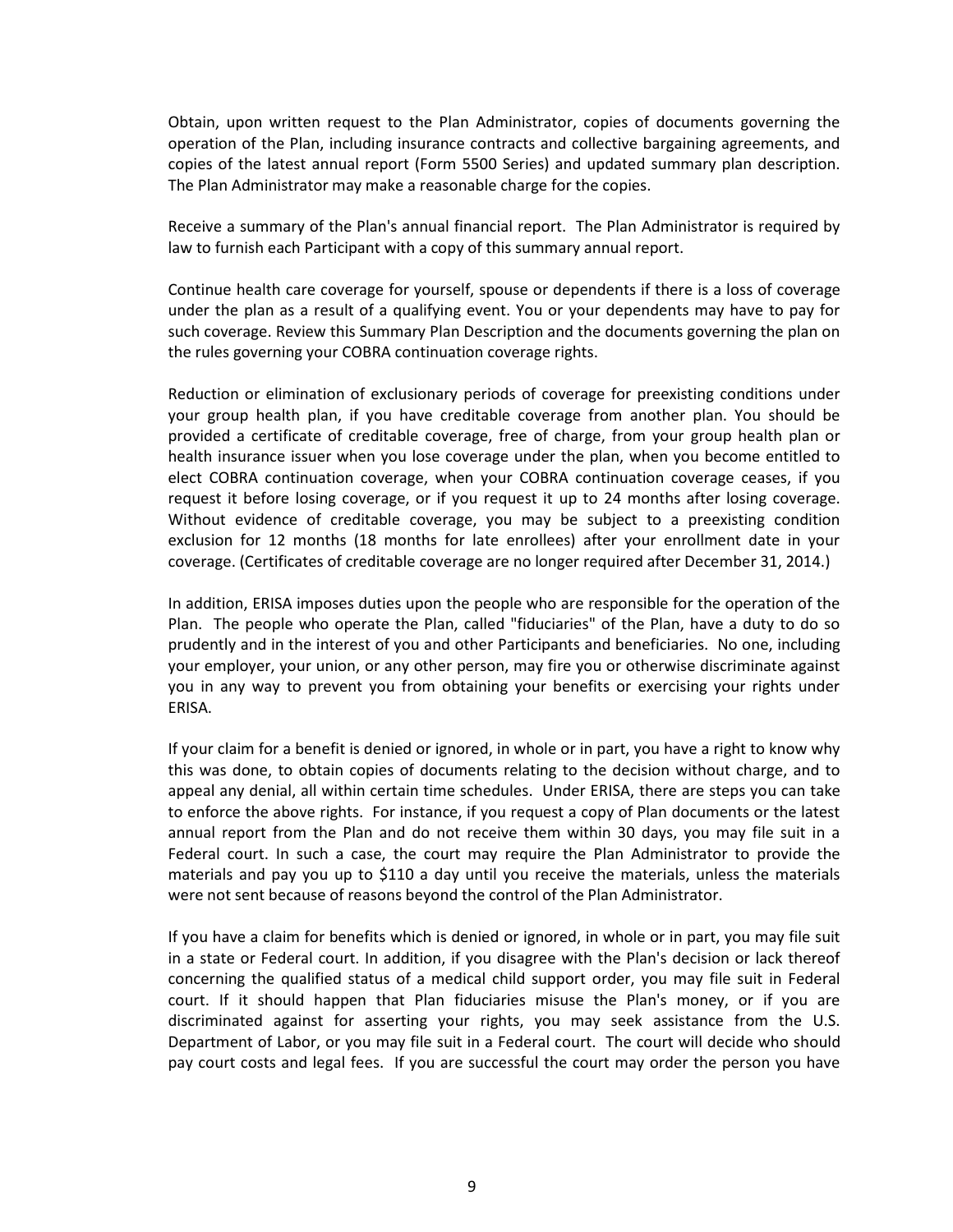sued to pay these costs and fees. If you lose, the court may order you to pay these costs and fees, for example, if it finds your claim is frivolous.

If you have any questions about the Plan, you should contact the Plan Administrator. If you have any questions about this statement or about your rights under ERISA, or if you need assistance in obtaining documents from the Plan Administrator, you should contact the nearest office of the Employee Benefits Security Administration, U.S. Department of Labor, listed in your telephone directory or the Division of Technical Assistance and Inquiries, Employee Benefits Security Administration, U.S. Department of Labor, 200 Constitution Avenue N.W., Washington, D.C. 20210. You may also obtain certain publications about your rights and responsibilities under ERISA by calling the publications hotline of the Employee Benefits Security Administration.

## **MISCELLANEOUS**

# <span id="page-11-1"></span><span id="page-11-0"></span>*Qualified Medical Child Support Orders*

In certain circumstances you may be able to enroll a child in the Plan if the Plan receives a Qualified Medical Child Support Order (QMCSO). You may obtain a copy of the QMCSO procedures from the Plan Administrator, free of charge.

## <span id="page-11-2"></span>*Special Enrollment Rights*

If you are declining enrollment for yourself or your dependents (including your spouse) because of other health insurance coverage, you may in the future be able to enroll yourself or your dependents in this plan, provided that you request enrollment within 30 days after your other coverage ends. If you or your dependents become ineligible for Medicaid or a state child health program (CHIP) or become eligible for premium assistance under Medicaid or a state child health program (CHIP), you must request enrollment within 60 days. In addition, if you have a new dependent as a result of marriage, birth, adoption, or placement for adoption, you may be able to enroll yourself and your dependents, provided that you request enrollment within 30 days after the marriage, birth, adoption, or placement for adoption.

## <span id="page-11-3"></span>*Women's Health and Cancer Rights Act*

If you have had or are going to have a mastectomy, you may be entitled to certain benefits under the Women's Health and Cancer Rights Act of 1998 (WHCRA). For individuals receiving mastectomy-related benefits, coverage will be provided in a manner determined in consultation with the attending physician and the patient, for: All stages of reconstruction of the breast on which the mastectomy was performed; Surgery and reconstruction of the other breast to produce a symmetrical appearance; Prostheses; and Treatment of physical complications of the mastectomy, including lymphedemas.

These benefits will be provided subject to the same deductibles and coinsurance applicable to other medical and surgical benefits provided under this plan. If you would like more information on WHCRA benefits, call your Plan Administrator at the number provided at the end of this Summary Plan Description.